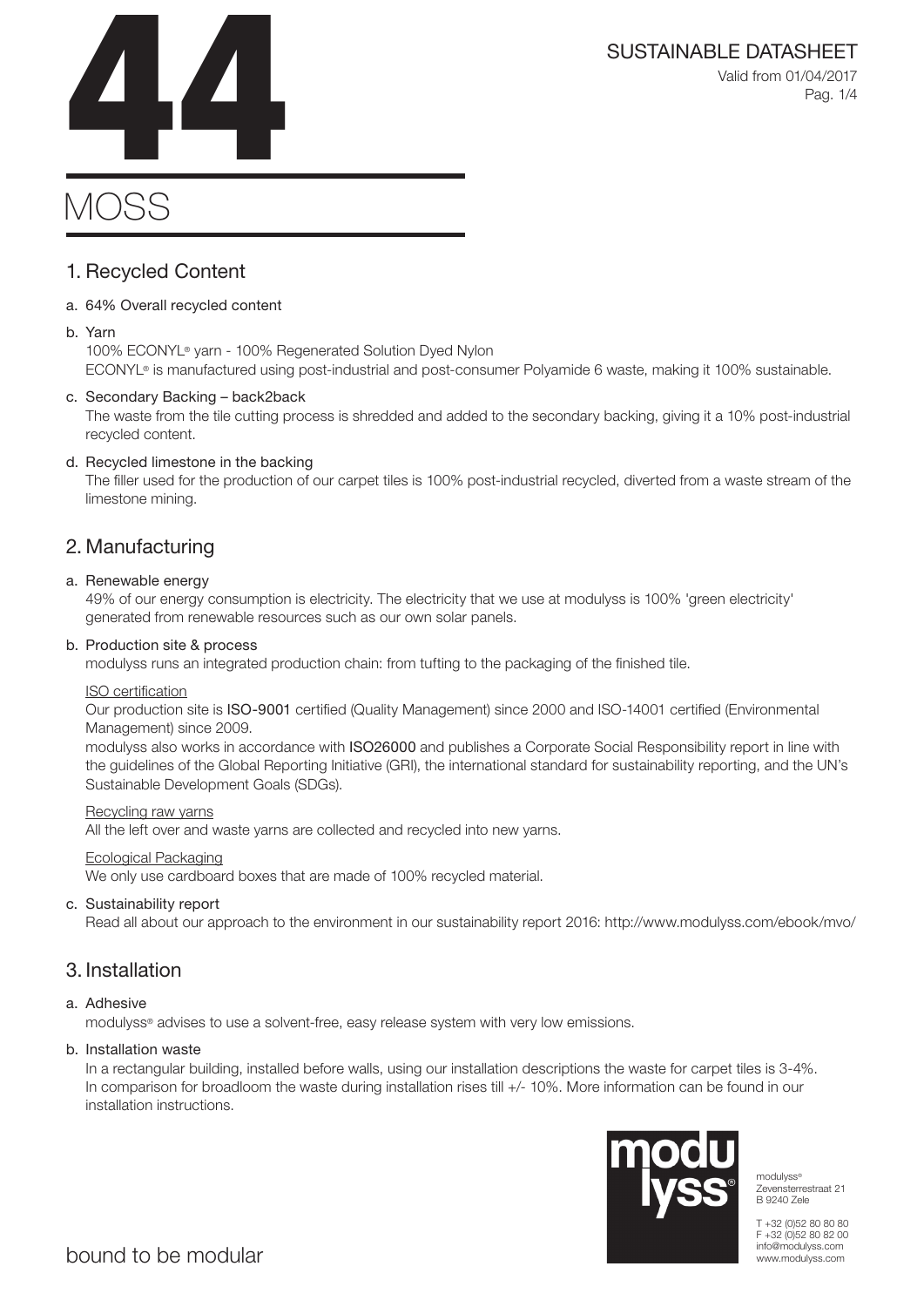# SUSTAINABLE DATASHEET

```
4. End of Life
```
product: Moss Pag. 2/4

# a. Re-use

At the end of life, after cleaning, carpet tiles can be re-used in non-critical areas, to extend the product life.

b. Recycling

Carpet tiles can be used as raw material for the backing of new carpet tiles in our back2back program.

c. CARE

Partnership modulyss®/Vanheede Environment Group in which carpet tiles are converted into secondary fuel to reduce  $\mathrm{CO}_2$  emissions significantly. The minerals are extracted from the carpet tiles and recycled into raw material for the cement production industry, which results in  $\pm$  50% recycling of our carpet tiles.

# 5. Voc's & Chemical Substances

This product fulfills the testing criteria for emissions of:

- a. DIBT (DE) Deutsche Institute für BauTechnik TVOC28<1,0 mg/m³ This product is DIBT-certified, Abz-nummer Z-156.601-604.
- b. CRI (US and international) Carpet & Rug Institute

Compliant to the requirements of Green Label Plus, GLP 1100 (see LEED®, point 6.b)

c. GUT (DE)

Gemeinschaft Umwelfreundlicher Teppichboden

TVOC28<100 μg/m³

This product meets the GUT-criteria, GUT-license number 2EAA2CF8. These criteria include VOC tresholds, odour and chemical substances.

d. REACH (EU)

modulyss® complies with the strict European REACH standards.

e. Sundahus (SE)

SundaHus Miljödata is a system of health and environmental assessment of products in the construction and real estatebusinesses. The core of the system is a database of substances, materials and products. B-rating.

f. M1 (FI)

This certificate is granted by the Building Information Foundation RTS sr. The aim of the classification is to enhance the development and the use of low-emitting building materials to create a healthy indoor environment.

# 6. Environmental Product Declaration (EPD)

An EPD is a standardized way to provide information on the environmental impact of a product during the entire life. They include information on the environmental impact of raw material extraction and production, energy use and efficiency, content of materials and chemical substances, emissions to air, soil and water and waste generation. A product-specific EPD in accordance with the ISO14025 and EN15804, is available for this product. The EPD-declaration-number is EPD-MOD-20170096-CBC1-EN.



modulyss® Zevensterrestraat 21 B 9240 Zele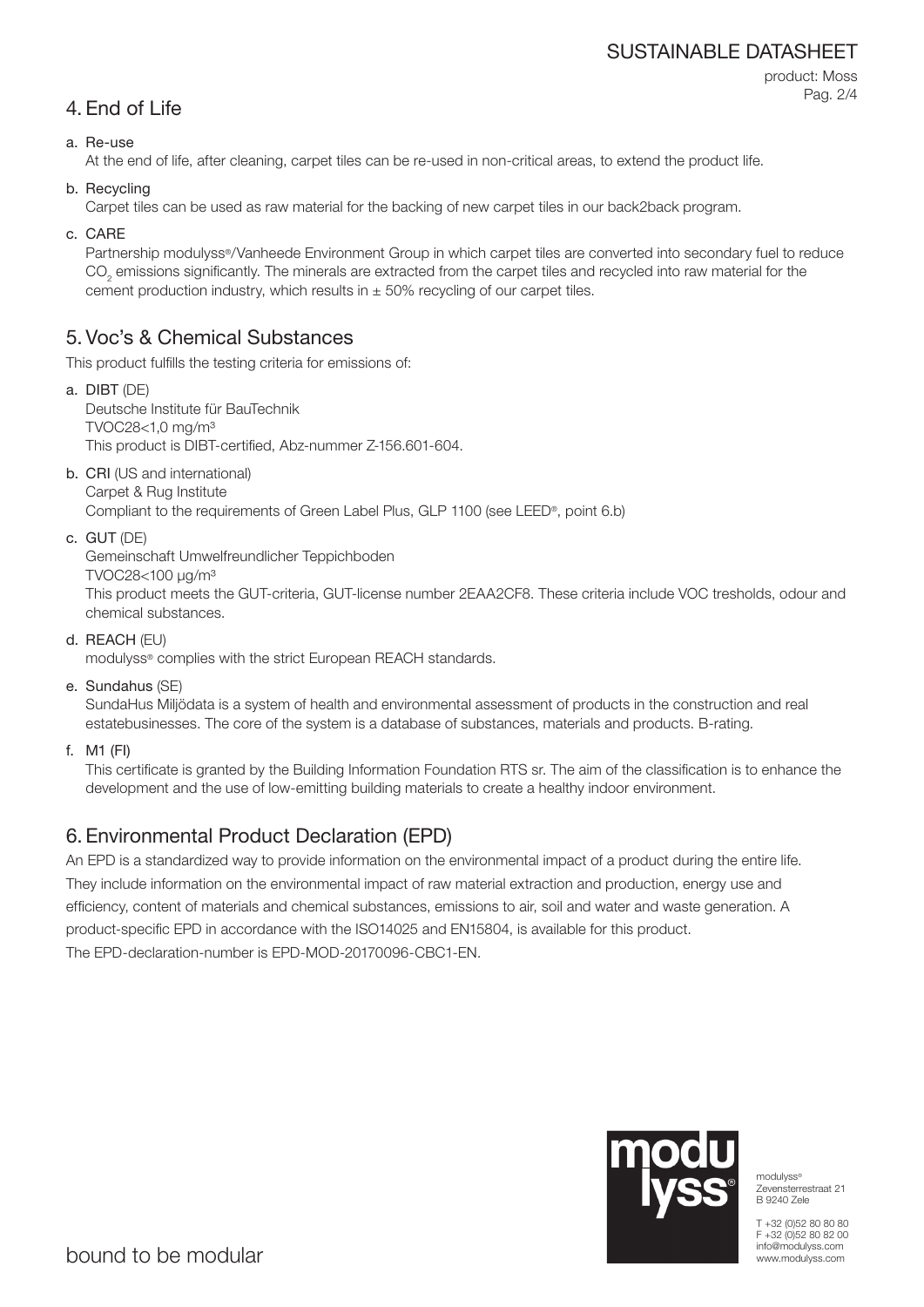# 7. Compliance to Green Building Certifications

product: Moss Pag. 3/4

# a. BRE Global (UK)

Building Research Establishment This product can contribute towards credits in:

# Hea 02 – Indoor Air Quality

To recognise and encourage a healthy internal environment through the specification and installation of appropriate ventilation, equipment and finishes.

- Use of a low-emission adhesive on installation (BN EN 13999-1:2007) can contribute to this credit.
- modulyss® carpet tiles meet the requirements of EN14041, including E1 classification for formaldehyde emissions, and can contribute to the credit for a healthy indoor air quality.

# Hea 05 – Acoustic performance

To ensure the buildings' acoustic performance including sound insulation meet the appropriate standards for its purpose. This product is highly sound-absorbent. It reduces contact noise by 26 decibels (ΔL<sub>w</sub> - ISO 10140) and has an absorption coefficient of 0.15 (ISO 354).

# MAT 1 – Life Cycle Impact

# BREEAM Rating Offices

### Certificate ENP 428 am, A rating - Eco Point score 0,276

To recognise and encourage the use of construction materials with a low environmental impact (including embodied carbon) over the full life cycle of the building. For more information on the Green Guide to Specification visit www.bre. co.uk/greenguide or www.greenbooklive.com

### MAT 5 – Designing for Robustness

To recognise and encourage adequate protection of exposed elements of the building and landscape, therefore minimising the frequency of replacement and maximising materials optimisation. This product satisfies the requirements of EN1307 classification, class 33 - LC2 for intensive use in a contract environment.

# WST 01 – Construction Waste Management

To promote resource efficiency via the effective management and reduction of construction waste. This product can contribute to waste reduction on site. See item 3, installation, for more details. Concerns cutting waste on installation of carpet tiles.

### b. LEED (US and international)

Leadership in Energy and Environmental Design modulyss products can contribute to the following LEED v4 credits:

- MR credit: Interiors Life-Cycle Impact Reduction
- MR credit: Building product disclosure and optimization Environmental Product Declarations

MR credit: Building product disclosure and optimization - Sourcing of raw materials MR4 Post-Industrial recycled content: 55% MR4 Post-Consumer recycled content: 9%

- MR credit: Building product disclosure and optimisation Material ingredients
- MR credit: Construction and demolition waste management
- EQ credit: Low emitting materials
- EQ credit: Indoor air quality assesment
- EQ credit: Acoustic performance.

Products are not reviewed under LEED, LEED credit requirements cover the performance of materials in aggregate, not the performance of individual products of brands. For more information on LEED, visit www.usgbc.org/contact

c. HQE (FR)

# Haute Qualité Environnementale

In 2005 modulyss® was awarded the HQE certificate by FDES in accordance with NF P01 010. This product can contribute to seven of the 13 HQE targets as follows:



modulyss® Zevensterrestraat 21 B 9240 Zele